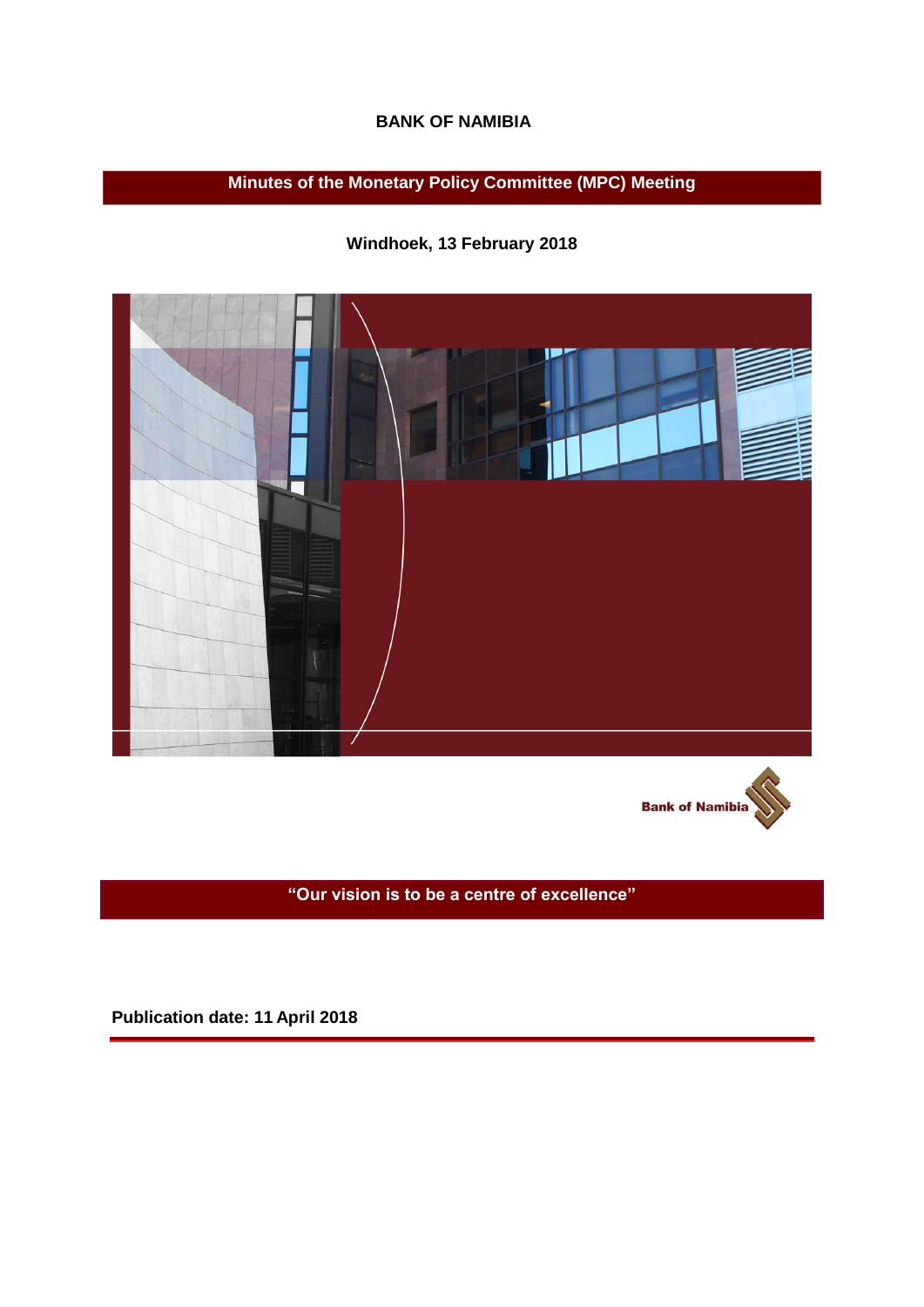# **Minutes of the Monetary Policy Committee (MPC) Meeting held on the 13th of February 2018**

These are the minutes of the Monetary Policy deliberations at the meeting of the Bank of Namibia MPC held on the 13<sup>th</sup> of February 2018.

Monetary policy decisions are taken by the MPC in accordance with the Monetary Policy Framework of the Bank of Namibia published in 2008. The MPC meets on a bi-monthly basis and the minutes of its meetings are released on the day following the next MPC meeting. The minutes are also available on the website of the Bank at: [http://www.bon.com.na.](http://www.bon.com.na/)

## **MPC MEMBERS PRESENT**

| lipumbu Shiimi           | Governor (Chairperson)                       |
|--------------------------|----------------------------------------------|
| Ebson Uanguta            | <b>Deputy Governor</b>                       |
| Emile Van Zyl            | Technical Advisor: Governor's Office         |
| Emma Haiyambo            | Director: Strategic Communications & FSD     |
| <b>Florette Nakusera</b> | Director: Research Department (RD)           |
| Nicholas Mukasa          | Director: Financial Markets Department (FMD) |
| Johan van den Heever     | Technical Advisor: RD                        |

## **OTHERS PRESENT**

Postrick Mushendami (Deputy Director: RD); Israel Zemburuka (Deputy Director: Corporate Communications); Sanette Schulze Struchtrup (Deputy Director: RD); Helvi Fillipus (Deputy Director: FMD); Saara Kashaka (Senior Economist: RD); Christian Phillipus (Senior Economist: RD); Rehabeam Shilimela (Senior Economist: RD); Daisy Mbazima (Senior Economist: RD); Grace Hamauka (Senior Economist: RD); Mukela Mabakeng (Economist: RD); Ndinelao Ndjaba (Research Officer: FMD).

## **SECRETARY**

Victoria Manuel (Economist: RD)

#### **APOLOGIES:**

None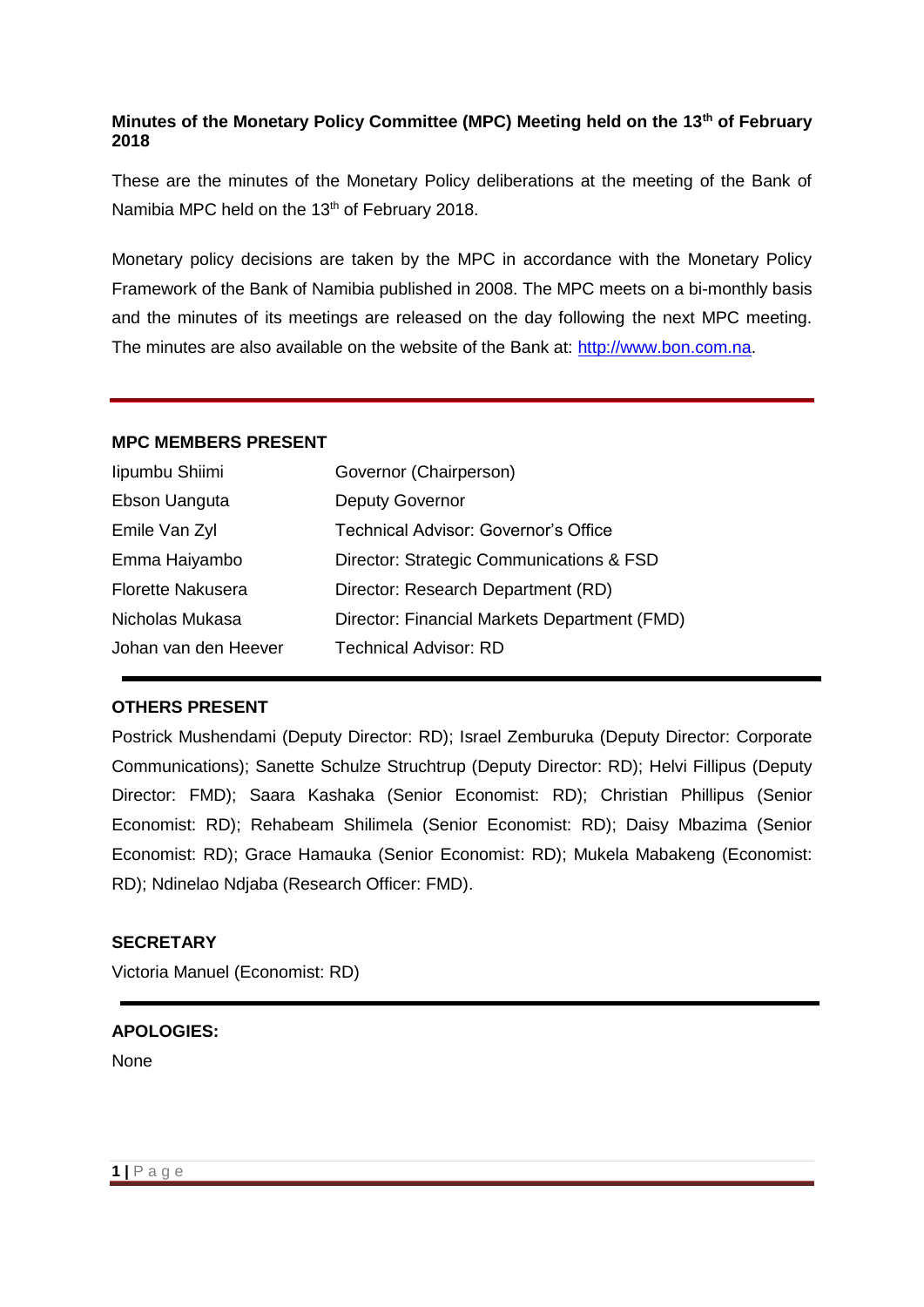#### **ECONOMIC DEVELOPMENTS REPORT**

#### **GLOBAL ECONOMY**

- **1. A detailed report on the global economy, covering global economic growth and monetary policy stances in AEs and EMDEs was presented to the MPC.** The global economy expanded by 3.7 percent in 2017, compared to 3.2 percent in 2016, supported by firm growth in both the Advanced Economies (AEs) and Emerging Market and Developing Economies (EMDEs). Higher growth was attributed to stronger global household income, improved labour markets and demand. Going forward, the MPC noted that global real GDP is projected to increase by 3.9 percent in 2018, on account of marginally higher growth in the EMDEs.
- **2. Improved growth rates were reported for key AEs in 2017, compared to the preceding year.** The US economy expanded by 2.3 percent in 2017, compared to 1.7 percent in 2016, and is projected to grow by 2.7 percent in 2018. Real GDP in the Eurozone is estimated to have expanded by 2.4 percent in 2017, compared to 1.8 percent in the preceding year. The Eurozone economy is projected to record a lower growth rate of 2.2 percent in 2018. Growth in the UK economy was estimated to be at 1.7 percent in 2017, lower than the 1.9 percent recorded in 2016. Going forward, the UK is expected to moderate further to 1.5 percent in 2017. Japan's GDP expanded by 1.8 percent in 2017 from 0.9 percent recorded in 2016, mainly due to stronger external demand. Going forward, economic growth in Japan is projected to amount to 1.2 percent in 2018.
- **3. With respect to EMDEs, growth is estimated to have improved in 2017 compared to 2016.** The EMDEs growth is estimated to have improved to 4.7 percent in 2017, compared to 4.2 percent in 2016. The improvement is attributed to positive growth rates in Russia and Brazil, both of which experienced recessions in 2016. China, India and South Africa also maintained positive growth rates in 2017. Going forward, the IMF projected the EMDEs to grow by 4.9 percent in 2018, mainly due to positive prospects from the external environment, stronger export demand and an improvement in commodity prices.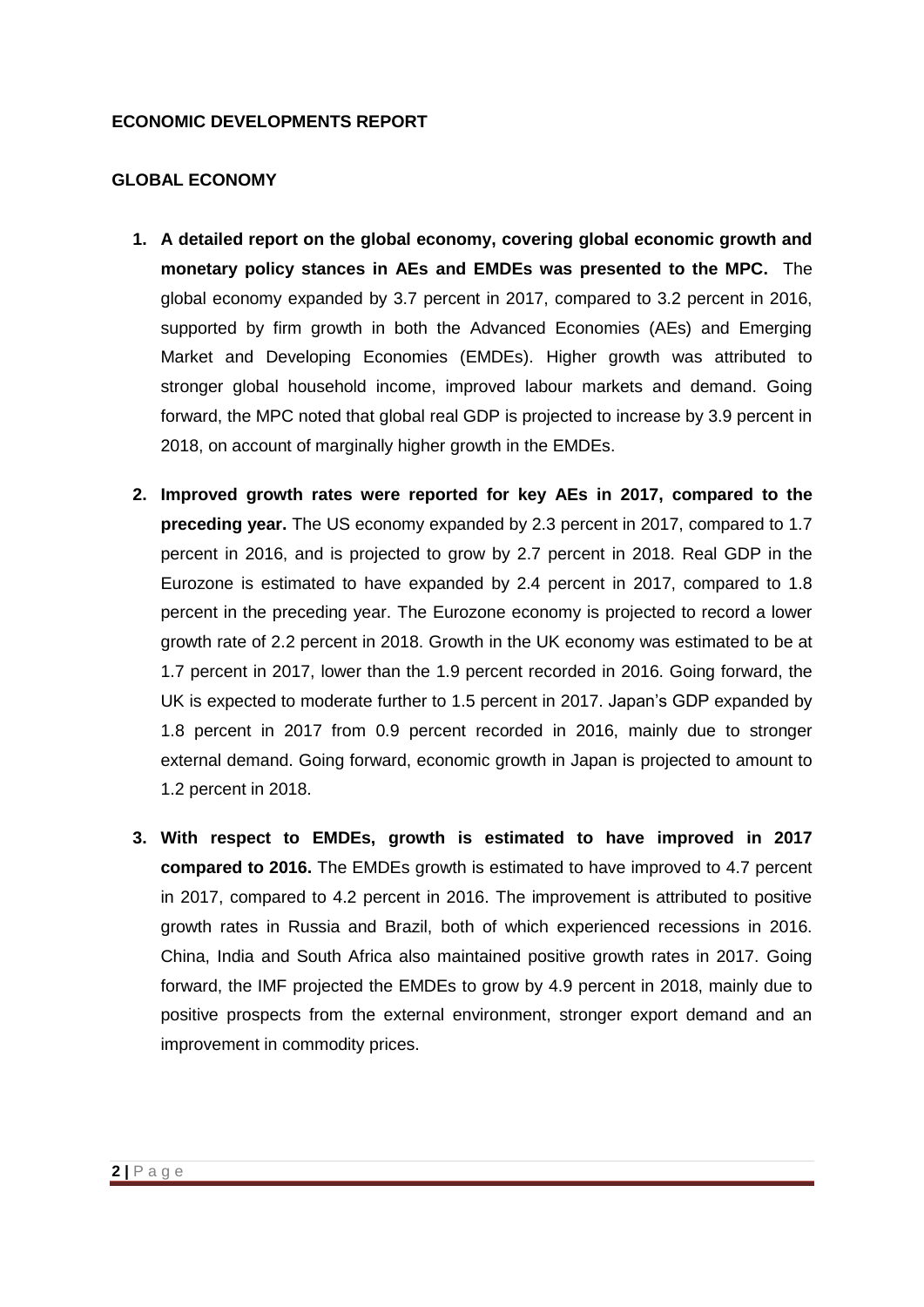- **4. MPC was further informed that the recovery from recessions by Brazil and Russia and the robust growth in China and India were key drivers for improved growth among the EMDEs.** Real GDP in Brazil and Russia is estimated to have expanded by 1.1 percent and 1.8 percent in 2017, respectively, compared to contractions of 3.5 percent and 0.2 percent in 2016, respectively. The IMF has projected both Brazil and Russia to continue on the positive path, with expected growth rates of 1.9 percent and 1.7 percent in 2018, respectively. Real GDP growth in India is estimated to have slowed to 6.7 percent in 2017, lower than the 7.1 percent recorded in 2016. India's GDP growth is projected to improve to 7.4 percent in 2018. The improved growth outlook is based on key reforms under implementation, such as the national Goods and Services Tax that was launched in July 2017. Real GDP growth in China is estimated to have improved to 6.8 percent in 2017 compared to 6.7 percent in 2016. Going forward, China's economy is expected to grow by 6.6 percent in 2018, supported by stronger external demand. Economic growth rate of South Africa is estimated to have improved to 0.9 percent in 2017, compared to 0.3 percent in 2016. The South African economy is projected to maintain the same growth rate of 0.9 percent in 2018. The slow pace of growth is mainly attributed to political uncertainty and weak business confidence. Angola's real GDP growth is estimated to have recovered to 1.5 percent in 2017, compared to a contraction of 0.7 percent in 2016, mainly ascribed to improvements in oil prices during 2017. The Angolan economy is projected to grow by 1.6 percent in 2018, supported by higher crude oil prices.
- **5. Furthermore, the MPC was briefed about risks to the global outlook, which include amongst others:** financial market corrections, faster than expected increases in advanced economies' core inflation rates, high debt levels in some countries, policy and political uncertainties, as well as extreme weather events.
- **6. The MPC was informed that, since the previous MPC meeting in December 2017, monetary policy stances in both the monitored AEs and EMDEs generally remained accommodative.** The US Federal Reserve raised the target range for the federal funds rate by 25 basis points to 1.25 -1.50 percent. On the contrary, the central banks of Brazil and Russia lowered their policy rates by 50 basis points to 7.0 percent and 7.75 percent, respectively. More favourable inflation developments and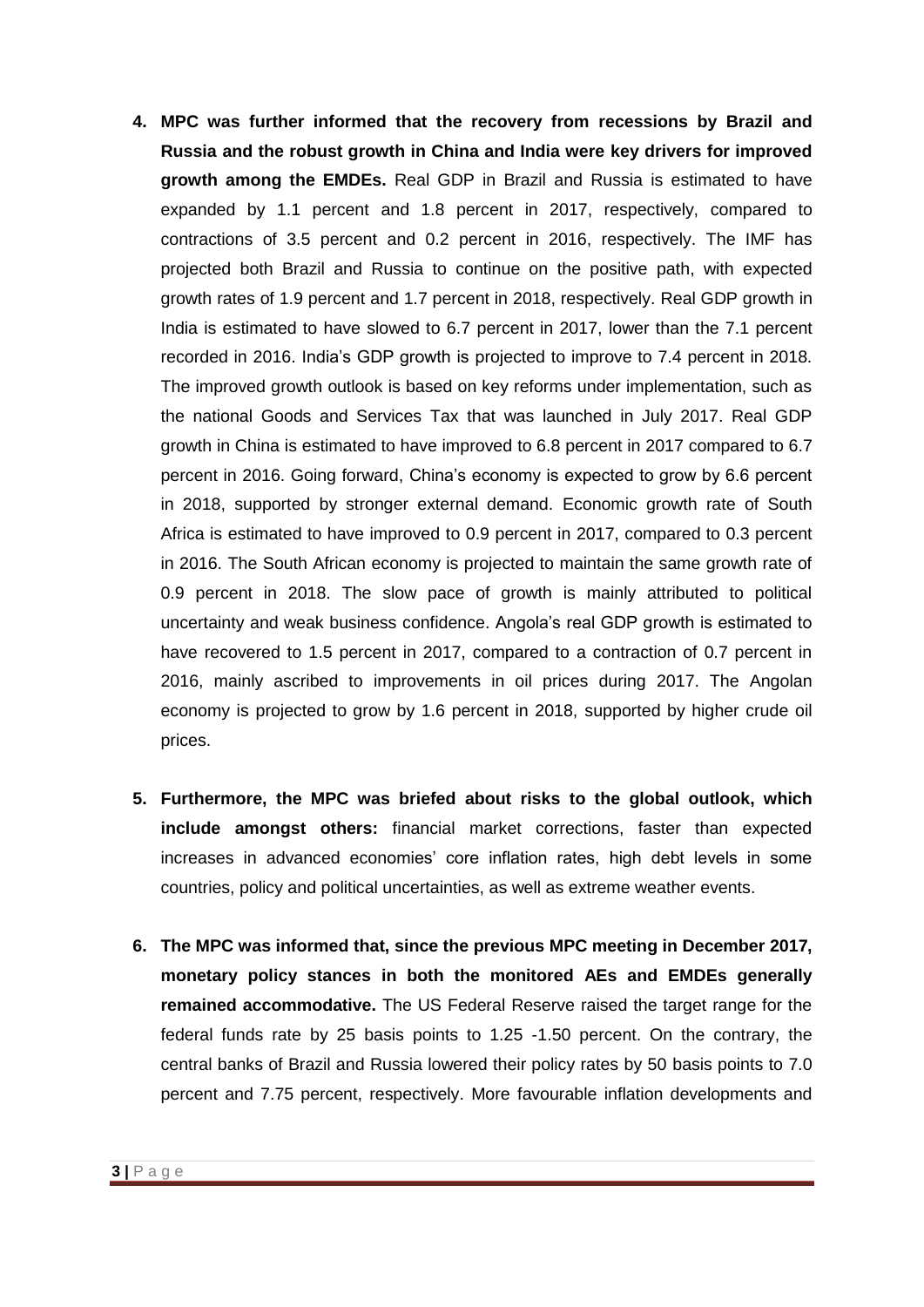the need to support the recovery were cited as some of the reasons for the cuts in the policy rates.

- **7. The MPC was further informed that, energy and metal price indices increased in January 2018.** Energy price index increased by 9.2 percent to 84.98 in January 2018 from 77.83 in the previous month, led by U.S. natural gas prices which rose during the same period. Metals and minerals prices increased by 5.3 percent led by nickel and zinc prices.
- **8. MPC noted the improved developments in the global economy and deliberated on the matter.** MPC noted that real growth in the global economy is estimated to have improved in 2017, compared to the previous year. MPC also noted the risks to the global outlook, which could affect the outlook on economic performance in 2018.

# **DOMESTIC ECONOMY**

- **9. A report on the developments in the domestic economy was also presented to MPC and covered, sectoral performances, the economic outlook update, private sector credit extension (PSCE), inflation and international reserves.**
- **10. The domestic economy is estimated to have contracted marginally during 2017, mainly due to the decline in the construction and wholesale and retail trade sectors.** The estimated decline was largely reflected in the construction and the wholesale and retail trade sectors. Most year to date indicators were in line with the outlook, except for the electricity and water sector, which is estimated to have increased, while the year to date indicator declined. Furthermore, the transport sector is estimated to have contracted, while the year to date indicator registered a marginal increase. Going forward, the Namibian economy is projected to grow by 1.4 percent in 2018, mainly attributed to high anticipated growth from the uranium and other mining and quarrying subsectors, as well as improvements in the manufacturing and transport sectors.
- **11.** In summary, the MPC noted the economic outlook update and the estimated contraction, primarily due to declines in the construction and wholesale and retail trade sectors.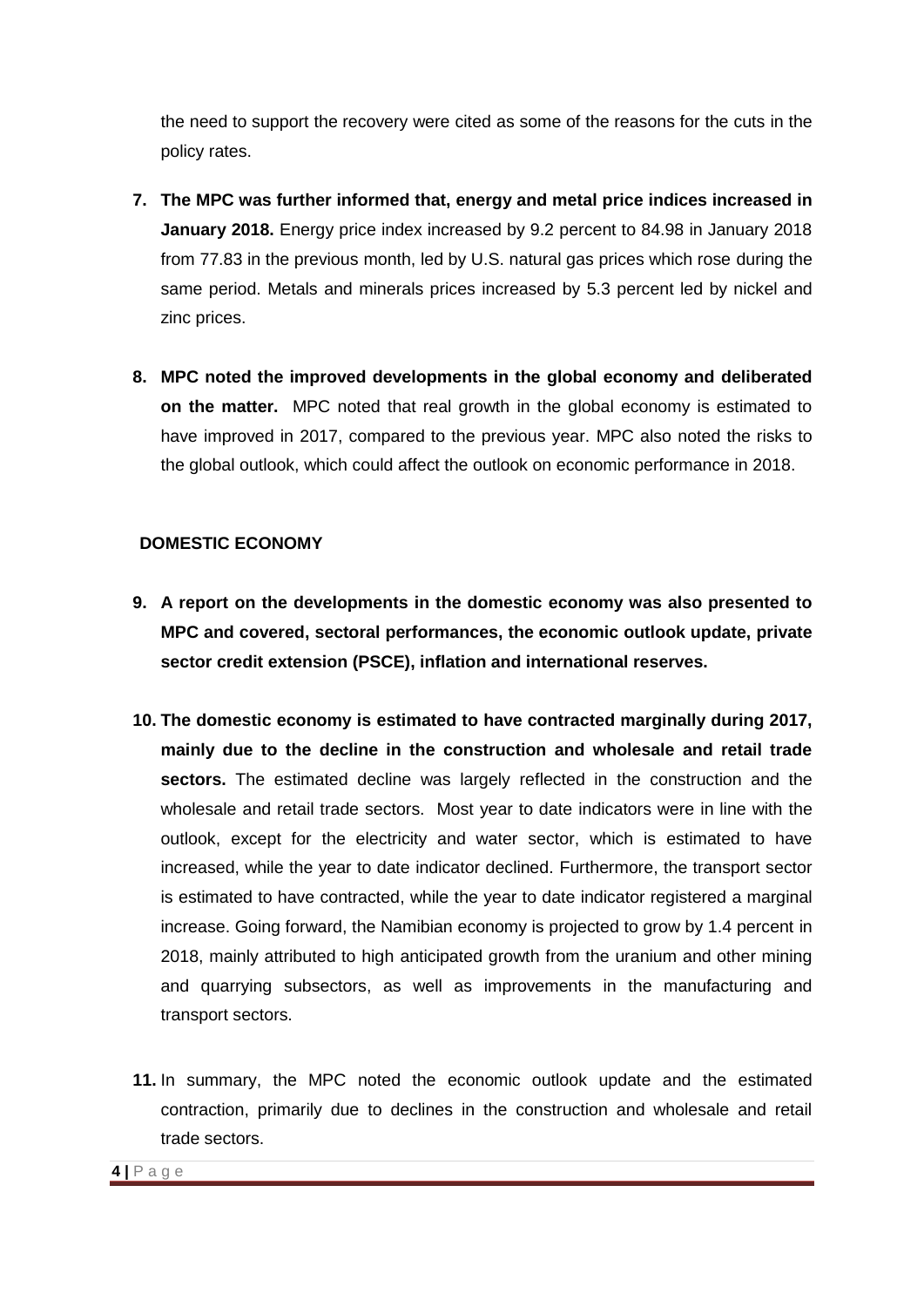- **12. The MPC was further informed that the average annual growth in private sector credit extension (PSCE) slowed in 2017, compared to 2016.** The 12-month growth in PSCE stood at 6.6 percent on average during 2017, lower than the 11.4 percent recorded in 2016. This subdued PSCE growth in 2017 was in line with the generally sluggish growth within the domestic economy. The slower growth in PSCE stemmed from the reduced growth in credit advanced to both the household and corporate sectors, especially in the form of mortgage and instalment credit. The growth in PSCE moderated to 5.1 percent at the end of December 2017, from a growth rate of 5.2 percent for October that was reported at the MPC meeting in December 2017.
- **13. Namibia's overall inflation rate is reported to have declined in 2017, compared to the previous year.** Annual inflation declined to 6.2 percent in 2017, from 6.7 percent in 2016. The moderation was mainly due to a significant deceleration in inflation for food and non-alcoholic beverages as a result of good rainfall received, resulting in a bumper harvest during the year under review. On a monthly basis, inflation remained constant at 5.2 percent during December 2017, the same as the previous two months.
- **14. The MPC was also informed that the stock of international reserves increased during 2017.** The international reserves rose by 5.7 percent and 22.1 percent to N\$30.2 billion at the end of 2017, month-on-month and year-on-year, respectively. The increase on a monthly basis was primarily due to the repayment of debt by the Banco Nacional de Angola. The rise over the past year followed the higher inflows of SACU receipts and the first tranche of the AfDB loan granted to the Namibian Government, in addition to the repayment of debt by the Banco Nacional de Angola. At the latest level of N\$30.2 billion, the international reserves were estimated to be 6.5 times higher than currency in circulation, and sufficient to maintain the currency peg to the Rand. As at 29 January 2018, reserves declined by 4.2 percent to N\$28.9 billion reflecting an import cover ratio of 4.2 months.